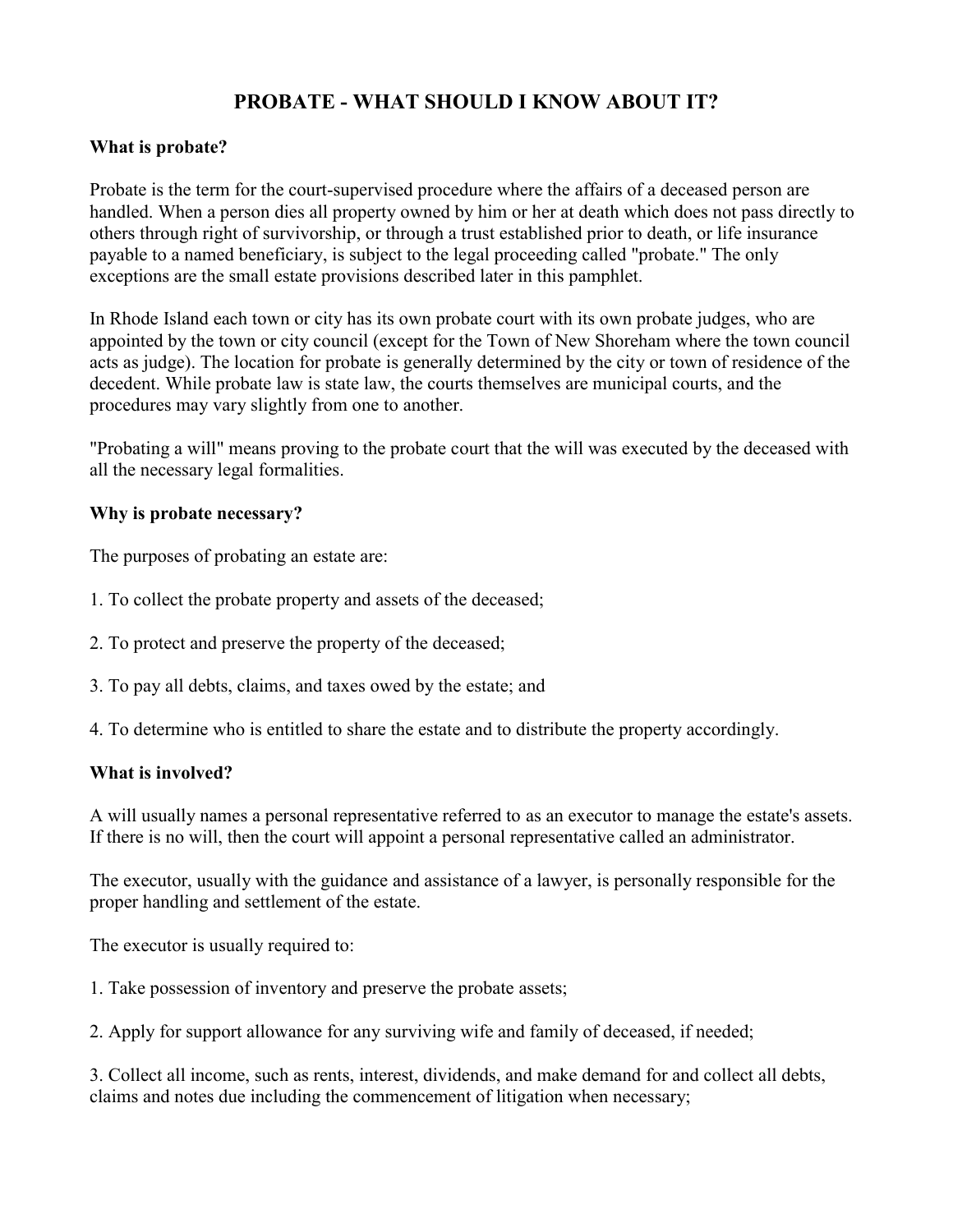4. Determine the names, ages, residences and degrees of relationship of all heirs at law and next of kin;

5. Complete any pending lawsuits in which the deceased had an interest and represent the estate in any will contests:

6. Obey and perform all proper orders of the probate court;

7. Determine, prepare returns for, and pay all state and federal inheritance, estate and income taxes;

8. Pay creditors and, when necessary, sell property to raise funds to pay such claims as well as taxes and expenses of administration, but deny and defend against, if necessary, any invalid claims against the estate;

*9.* Transfer title of certain personal property, such as stocks and bonds, to beneficiaries;

10. Distribute the remaining assets of the estate to the proper persons.

11. Give an account of the above-mentioned activities to the court.

These steps and proceedings require preparing and filing legal documents, tax returns, attending hearings in court, transferring all assets, and finally, closing the probate proceedings.

The important thing to remember is that if the steps are taken property, the probate court establishes an orderly, centrally-located, legal record and protects the interests of all persons connected with probating the estate under the supervision of a court.

### **What is the role of the court?**

All probate proceedings are subject to the jurisdiction of the court. The day-to-day work of the executor, however, such as paying bills, preparing tax returns and paying taxes, is generally carried out without intervention by the court. If disputes arise the court will hear testimony at a hearing and decide how to settle the disputes.

### **How long does probate take?**

An estate must be opened for at least six months, because Rhode Island law gives creditors that period of time to file their claims with an estate. The filing of state and possibly federal death tax returns are required and are due no later than nine months after the date of death. Sometimes assets are partially distributed prior to closing the estate, but final distribution is generally not made before the end of the six-month period in which creditors may file their claims.

Closing the estate, however, may take considerably longer because of tax complexities or the need to sell property in order to pay the estate's obligations or distribute funds to heirs and others, or litigation

### **What taxes are involved?**

Both the federal government and state government may levy taxes against an estate depending upon the total value of all assets included in the taxable estate. (The taxable estate is not the same as the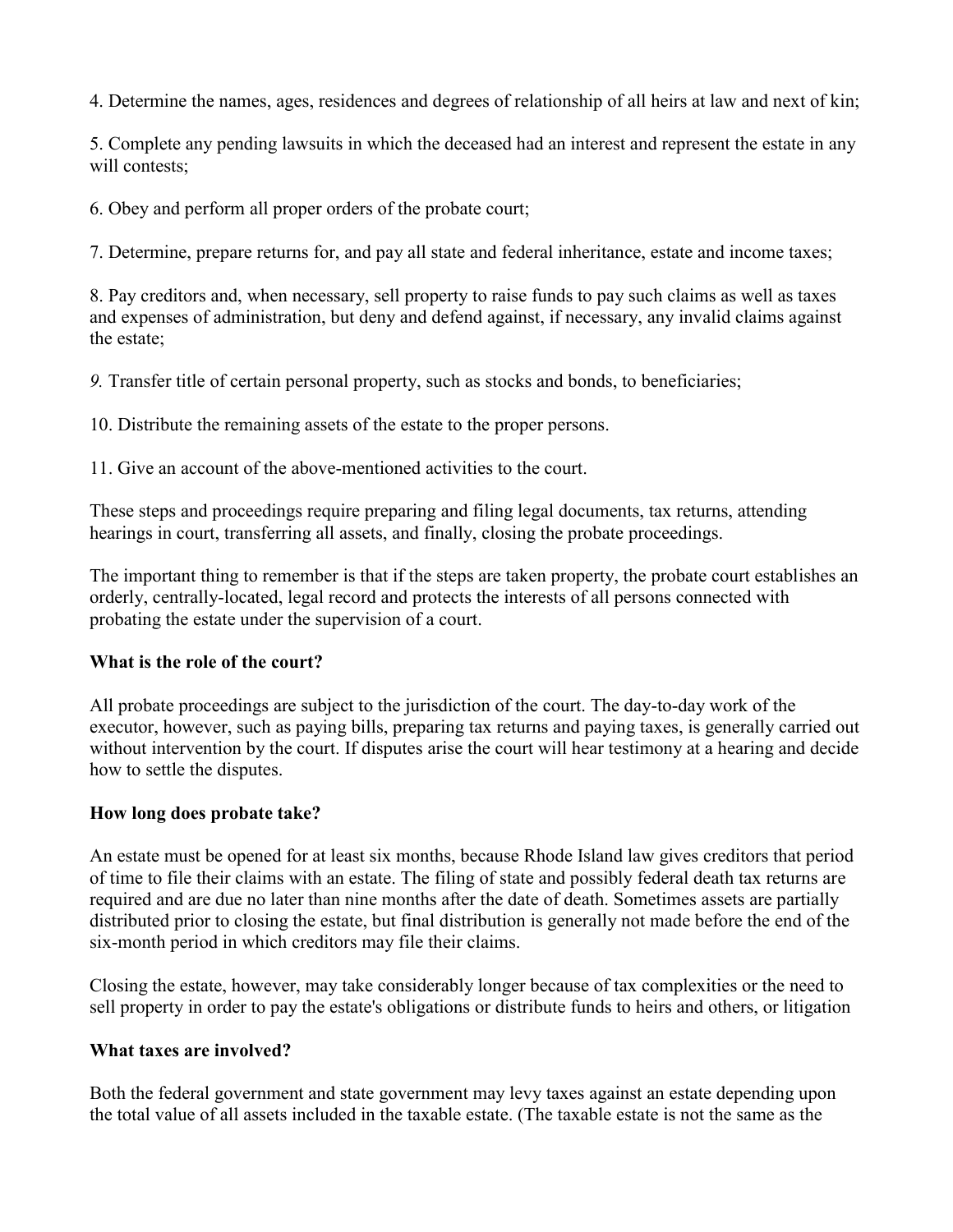probate estate, as the former includes both probate and non-probate assets.) Both taxes are based on the net value of the assets in the taxable estate, and each tax is a graduated tax which is levied on the net estate after allowing for certain deductions and exemptions.

Based upon income and expense generated from the probate estate assets, a federal and state fiduciary income tax might be owed. This tax is very similar to the personal income tax.

The obligation to prepare and file tax returns and pay the appropriate tax liability may exist even if the deceased left no probate estate. Non-probate assets such as property owned with right of survivorship and life insurance, as well as certain types of transfers by the deceased prior to death, are subject to taxation by the state and federal governments. An executor should exercise extreme care in preparing the necessary returns and computing the taxes due. **What are the fees and costs?**

The fee of the personal representative must be reasonable and is based on the type of work, its complexity and the risks undertaken. The lawyer fees should be reasonable with regard to the fair value of the services actually rendered by the lawyer to the executor.

## **What about small estates?**

An estate consisting of personal property having a fair market value of \$15,000 or less can use a simplified proceeding. Usually, this decision to use the "small estate" provision is made by the lawyer and the personal representative at the time of the initial conference.

## **Widow's and children's allowance**

Rhode Island law permits a widow's and children's allowance for support during probate upon petition to the court. Discretionary powers are further granted to the court, even to sell real estate if personal property has been exhausted.

# **What is "Right of Survivorship?"**

Property with right of survivorship is a form of co-ownership where two or more persons own the property together. If one party dies, the ownership of the property normally passes automatically to the surviving owner(s). This t of ownership should be used cautiously since the mere transfer into joint names may cause gift tax consequences at the time of the transfer, and there may be undue and unnecessary estate tax problems at the death of either one of the surviving owners.

### **How important is a will?**

Experience has proven the wisdom of those who have made a carefully-considered will. By doing so, they have ensured that their property will go where they wish and that those who will be faced with the settlement of the estate can do the job as quickly and with the least amount of emotional turmoil as possible.

One who does not make a will is said to die "intestate," and his or her probate property will be distributed according to the intestate succession law of Rhode Island, which is an inflexible statutory formula governing the disposition of one's property.